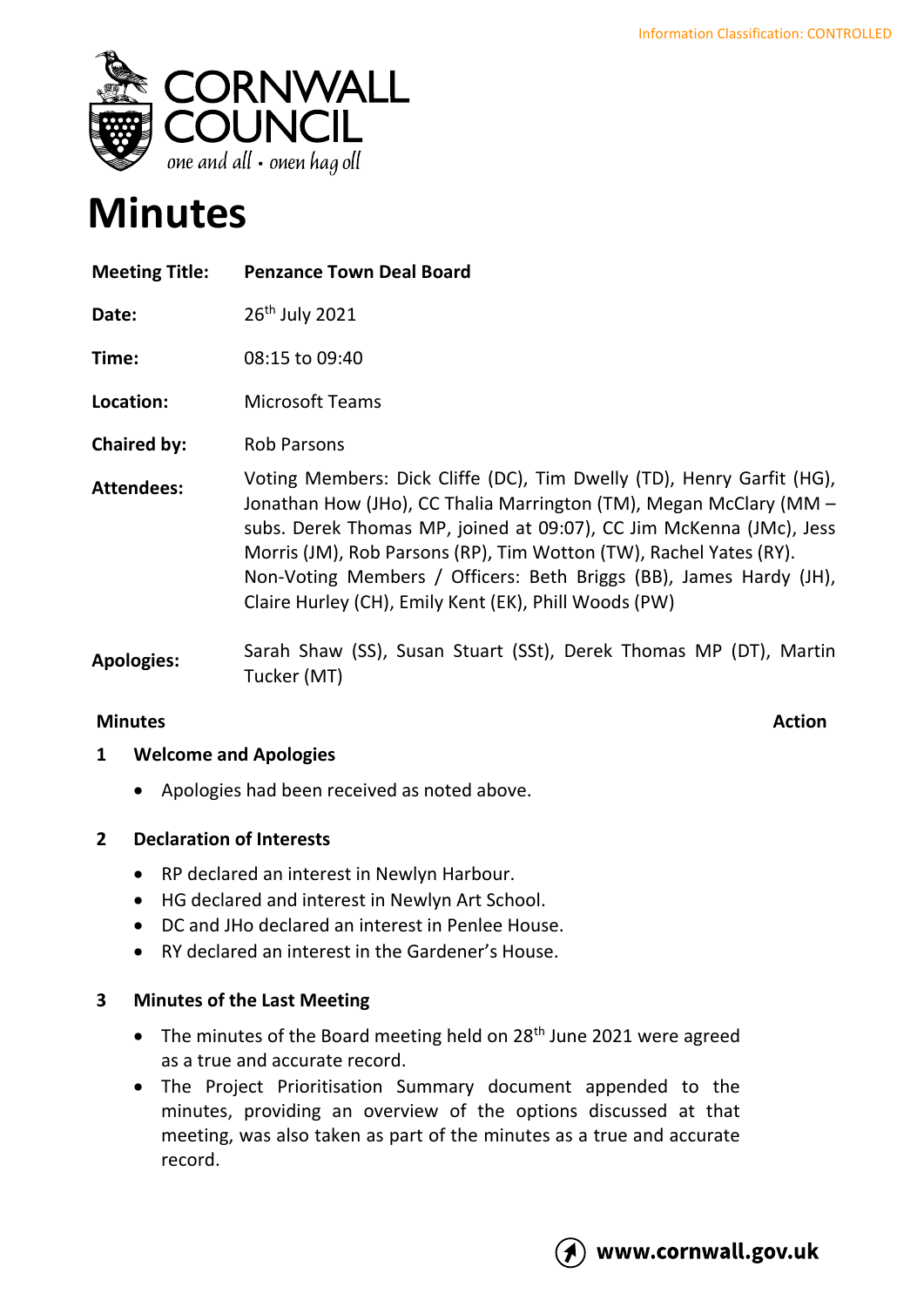#### **4 Matters arising not covered on the agenda**

• None

### **5 Project Reprioritisation**

- A report was circulated with the agenda pack.
- CH set out the two options that had been developed following the previous Board meeting and the Project Prioritisation Workshop which had taken place the previous week.
- CH provided a review of her report, which set out the rationale and impacts of each option in turn, noting that the recommendation in the report was to adopt the option 1 recommendation which would:
- Move Newlyn School of Art (NSoA) and Newlyn Gallery (NG) under Penzance Enterprise Grants (PEG); Remove Penlee House from main and invite under PEG at a reduced scale; take remaining balancing figure from Sustainable Travel Networks (STN).
- Option 2: Move Newlyn School of Art (NSoA) and Newlyn Gallery (NG) under Penzance Enterprise Grants (PEG); Reduce the offer to Penlee to £375K for a scaled back project; take remaining balancing figure from Sustainable Travel Networks (STN).
- TD enquired about any rationale from Govt regarding the reduction in funding from the original bid.
- Officers confirmed they had not heard anything formal and it was noted that as DT was not present, MT/RP would write to him asking if it was possible to find out any further information on the decision-making process.
- **ACTION:** RP to follow up with MT and write to DT accordingly.
- The transfer of smaller projects to the PEG scheme was queried, with some concern that this must be an objective process for all projects bidding. However, it was acknowledged that the projects in question had already been through the scrutiny of the Board and reached the criteria otherwise they would not have been included in the TIP.
- TD raised concerns about larger businesses applying to the PEG. JM advised that the way the scheme was set up meant a balance of larger and smaller businesses, noting that the scheme would not be deliverable from an administration point of view if providing all grants at the lower end of the scale due to the level of revenue spend allowed.
- Members noted that communication around these projects and this approach was key.
- It was noted that projects would further evolve as more information was gained during business case development and should any projects be ultimately undeliverable, funding could be reallocated further down the line, including to those that it was necessary to make reductions to

RP / MT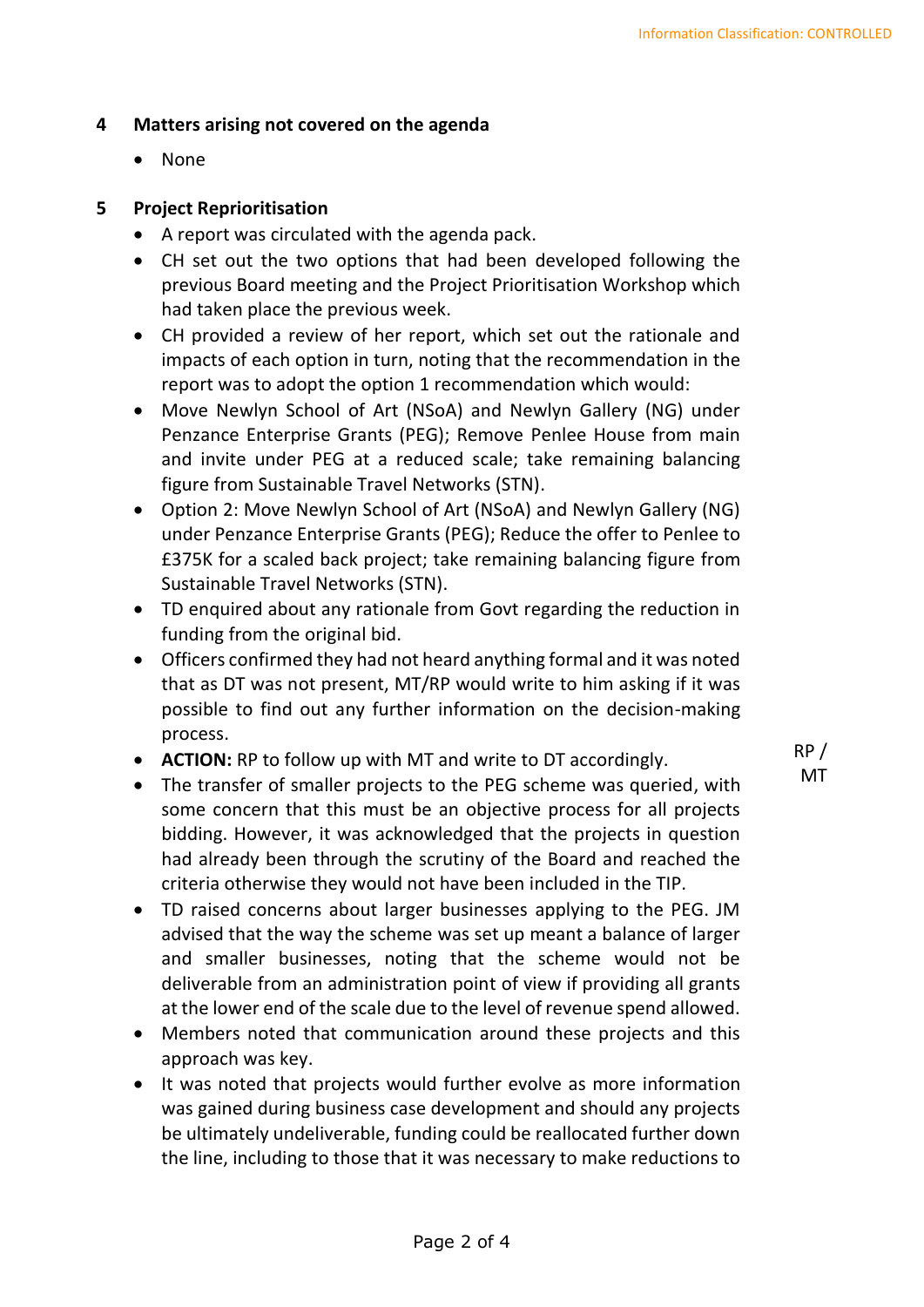at the current time. It was noted that increased outputs would need to be demonstrated in line with funding increase.

• The Board agreed to adopt recommendation 1: Move Newlyn School of Art (NSoA) and Newlyn Gallery (NG) under Penzance Enterprise Grants (PEG); Remove Penlee House from main and invite under PEG at a reduced scale; take remaining balancing figure from Sustainable Travel Networks (STN).

CH

- **ACTION:** CH to complete paperwork for return to Govt by 30<sup>th</sup> August based on adopted recommendation.
- It was noted that HG did not vote on the above item, having declared an interest in the item.

### **6 AOB**

- CH briefly outlined the next steps, including the PMO recruitment currently underway and advised that interim consultant support had been brought in to work with the project leads in the meantime to ensure business case development was starting in a timely manner.
- At the next Board meeting, CH would be presenting a delivery plan for the next 12 months, including project progress and risk register.
- RY queried the inclusion of the sustainability aspect and how that would look as part of business case development and whether carbon impact reporting would be included.
- CH confirmed that carbon savings was a metric to be reported on and she was aware that this needed thought and attention throughout the process.
- CH also noted that carbon impact and social values were included in the scope within the tender for consultants which were being procured to assist with business case development.
- RY volunteered to hold workshops on this theme for projects leads.
- TD enquired at to the previous request of the Board regarding additional support based on Penzance having Future High Street Fund (FHSF) to deliver in additional to Town Deal, how the two funds were going to be linked up, the future approach to wider funding and investment in the town and whether payment of real living wage was being requested from all projects.
- EK advised that the response to the support request was being considered, and that there was a wish for the PMO to become more established before being able to judge where any additional resource was required. She also considered that the joining up of the delivery may require on-the-ground support in the town, which may best be served by Cornwall Council supporting third parties within a partnership approach.
- EK noted that she and TD could continue that conversation outside the meeting.